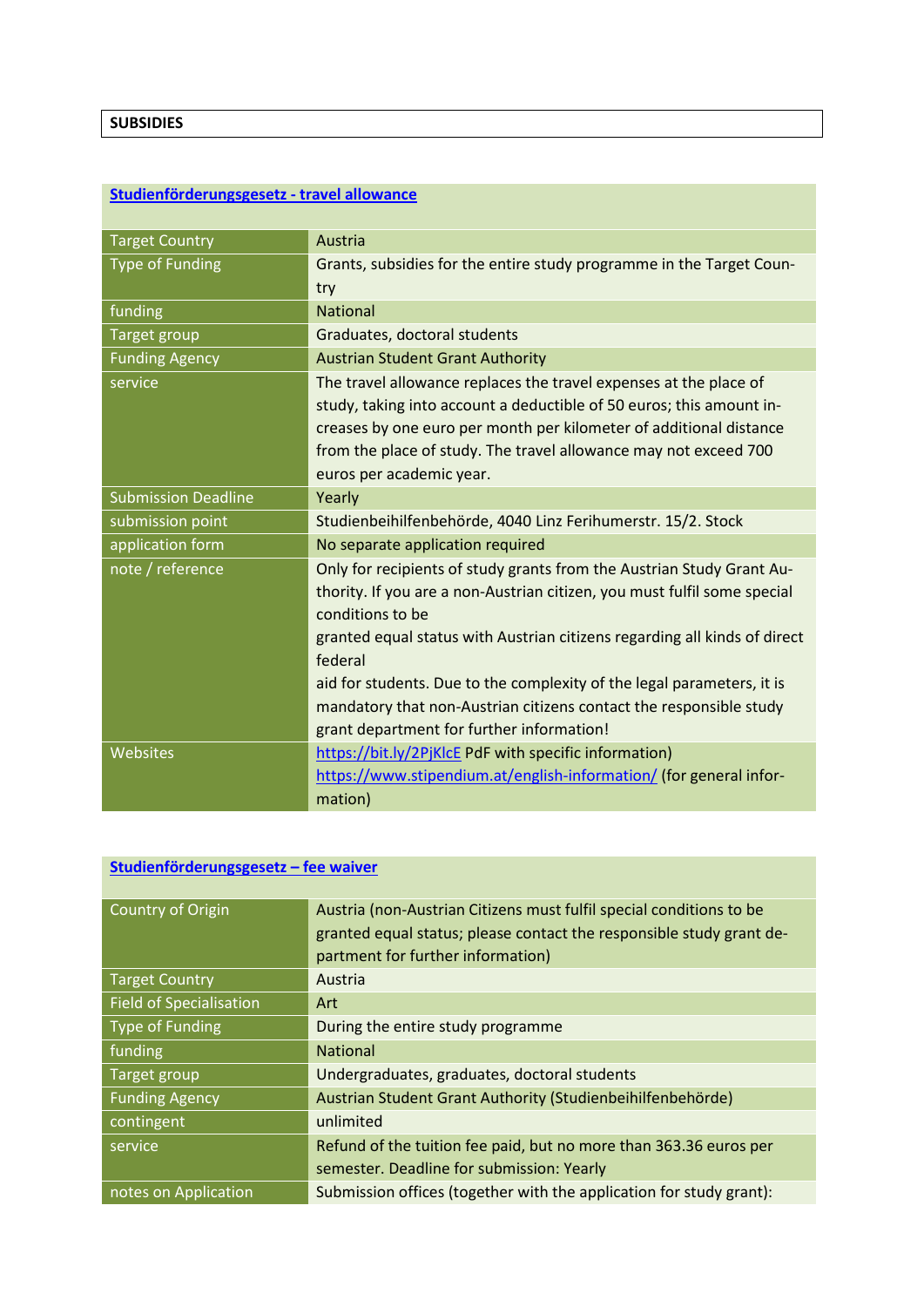|          | 4040 Linz, Ferihumerstraße 15 / 2nd floor, T 0732/66 40 37         |
|----------|--------------------------------------------------------------------|
| Websites | https://bit.ly/2PjKlcE PdF with specific information)              |
|          | https://www.stipendium.at/english-information/ (for general infor- |
|          | mation)                                                            |

## **[ÖH-Social funds](https://grants.at/en/?=MTk2NTZfMjA3NzNfNTA=)**

| Country of Origin              | all                                                                                                                                                                                                                                                                                                                                                                                                                                                                                                           |
|--------------------------------|---------------------------------------------------------------------------------------------------------------------------------------------------------------------------------------------------------------------------------------------------------------------------------------------------------------------------------------------------------------------------------------------------------------------------------------------------------------------------------------------------------------|
| <b>Target Country</b>          | Austria                                                                                                                                                                                                                                                                                                                                                                                                                                                                                                       |
| <b>Field of Specialisation</b> | Humanities, Arts                                                                                                                                                                                                                                                                                                                                                                                                                                                                                              |
| <b>Type of Funding</b>         | grants                                                                                                                                                                                                                                                                                                                                                                                                                                                                                                        |
| funding                        | <b>National</b>                                                                                                                                                                                                                                                                                                                                                                                                                                                                                               |
| <b>Target group</b>            | Undergraduates, Graduates, Postgraduates, Doctoral Students                                                                                                                                                                                                                                                                                                                                                                                                                                                   |
| sponsor                        | The funds for this social fund are provided by the Austrian Students                                                                                                                                                                                                                                                                                                                                                                                                                                          |
|                                | Union (OH) and the Ministry of Science.                                                                                                                                                                                                                                                                                                                                                                                                                                                                       |
| <b>Duration</b>                | one-off grant                                                                                                                                                                                                                                                                                                                                                                                                                                                                                                 |
| service                        | A single payment of maximum 1200 Euro per year, depending on need                                                                                                                                                                                                                                                                                                                                                                                                                                             |
|                                | and financial situation                                                                                                                                                                                                                                                                                                                                                                                                                                                                                       |
| <b>Submission Deadline</b>     | anytime.                                                                                                                                                                                                                                                                                                                                                                                                                                                                                                      |
| Notes on Application           | All students who are members of the Austrian student body and are in<br>a particular financial emergency may apply for a one-off support from<br>this social fund every 12 months. Scholarship and study assistance<br>recipients are excluded. Emergencies can be caused by: suddenly in-<br>creased housing costs, costs for studies, expenses for care and support<br>of one's own children, one-off expenses for medical treatment or oth-<br>er emergencies that occurred through no fault of one's own. |
| Website                        | https://bit.ly/2Egls0p (for general information and forms to download                                                                                                                                                                                                                                                                                                                                                                                                                                         |

| Scholarships |  |  |
|--------------|--|--|

## **[SelbsterhalterInnen](https://formulare.aforms2web.com/stbh_formserver/start.do;jsessionid=58D3551BB7921DD78281A6457B6D4970?wfjs_enabled=true&wfjs_orig_req=%2Fstart.do%3Fgeneralid%3D7hk43ver&vid=31af438769f71e9f&wfjs_orig_req=%2Fstart.do%3Fgeneralid%3D7hk43ver&vid=31af438769f71e9f) scholarship**

| Country of Origin              | Austria (non-Austrian Citizens must fulfil special conditions to be<br>granted equal status; please contact the responsible study grant de-<br>partment for further information) |
|--------------------------------|----------------------------------------------------------------------------------------------------------------------------------------------------------------------------------|
| <b>Target Country</b>          | Austria                                                                                                                                                                          |
| <b>Field of Specialisation</b> | Social sciences, humanities, arts                                                                                                                                                |
| <b>Type of Funding</b>         | Funding during entire study programme in the Target Country                                                                                                                      |
| <b>Funding</b>                 | <b>National</b>                                                                                                                                                                  |
| Target group                   | Undergraduates, graduates, doctoral students                                                                                                                                     |
| <b>Funding Agency</b>          | Austrian Student Grant Authority (Studienbeihilfenbehörde)                                                                                                                       |
| <b>Duration</b>                | legally stipulated period of study ("minimum period of study") plus<br>one "tolerance semester" per period of study                                                              |
| Contingent                     | unlimited                                                                                                                                                                        |
| <b>Objective</b>               | A scholarship for students who have been financially self-sustained                                                                                                              |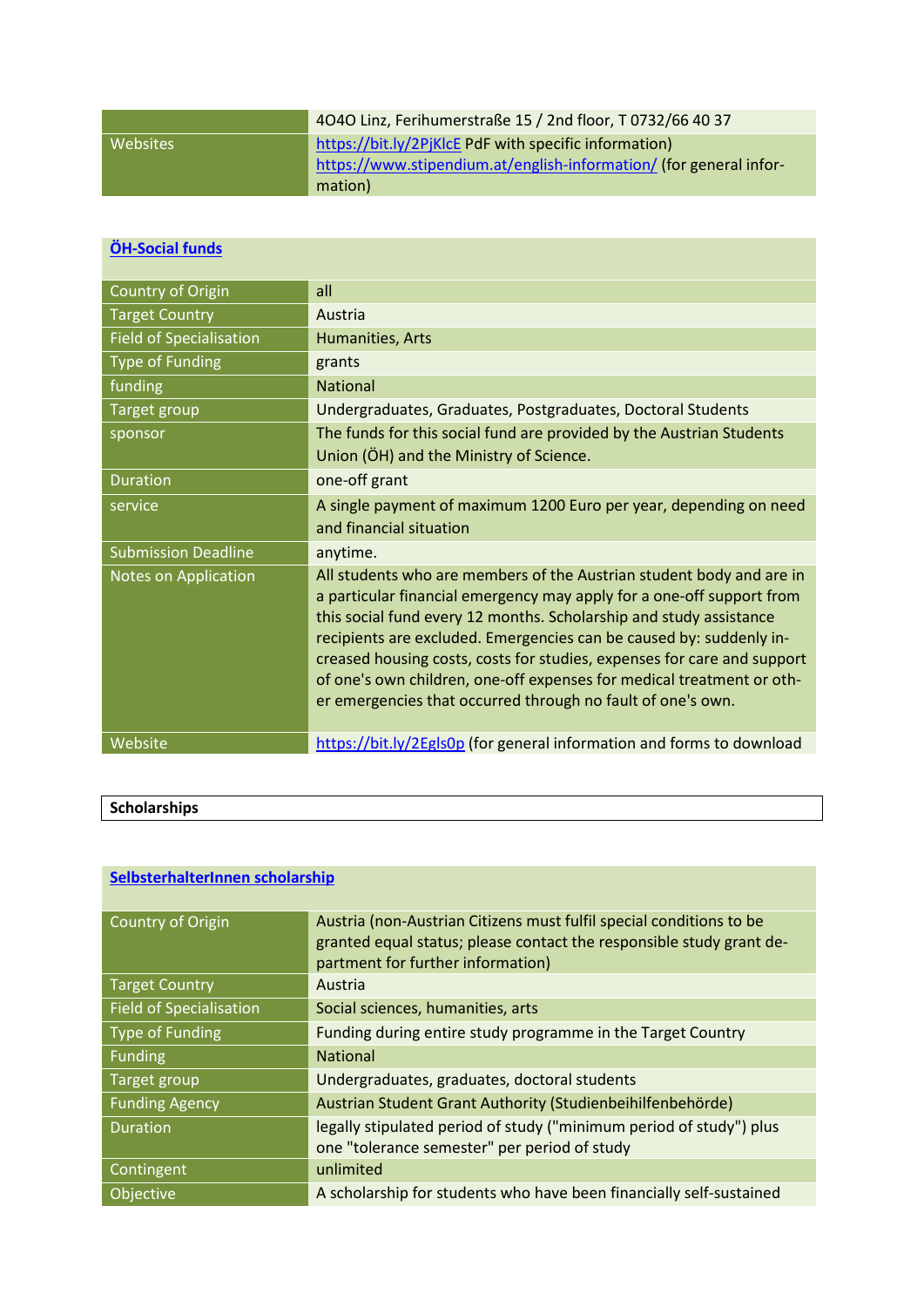|                            | within the last 48 months before receiving the grant. The parental<br>income is not relevant for eligibility. The maximum monthly amount<br>granted lies at 841 €.                                           |
|----------------------------|--------------------------------------------------------------------------------------------------------------------------------------------------------------------------------------------------------------|
| <b>Submission Deadline</b> | Application periods for the winter semester: $20.9 - 15.12$ , for the<br>summer semester: 20. $2. - 15.5$ . The scholarship is granted with ret-<br>roactive effect.                                         |
| Submission point           | Submission office, 4040 Linz, Ferihumerstraße 15/2nd floor,                                                                                                                                                  |
|                            |                                                                                                                                                                                                              |
| Notes on Application       | https://bit.ly/2MNPWqX (general information in German language<br>only)<br>https://www.stipendium.at/studienfoerderung/master-<br>doktoratsstudien/ (conditions for application, in German language<br>only) |
|                            |                                                                                                                                                                                                              |

# **[Anton-Bruckner-Scholarship-](https://grants.at/en/?=MjM3MDlfMjUwMTVfMjk=) Upper Austria**

| Country of Origin               | Austrian composer or composer who have lived and worked in Upper         |
|---------------------------------|--------------------------------------------------------------------------|
|                                 | Austria for the last four years.                                         |
| <b>Target Country</b>           | Austria                                                                  |
| <b>Field of Specialisation</b>  | Art studies, art                                                         |
| <b>Type of Funding</b>          | Research Fellowship, Grants                                              |
| <b>Funding</b>                  | <b>National</b>                                                          |
| Target group                    | Postgraduates, Postdocs                                                  |
| <b>Funding Agency</b>           | Province of Upper Austria                                                |
| Contingent                      | max. 2 scholarships per year                                             |
| Service                         | 6550,- Euro                                                              |
| <b>Submission Deadline</b>      | September                                                                |
| <b>Submission Point</b>         | Direktion Kultur / Institut für Kunst und Volkskultur, Promenade 37,     |
|                                 | 4021 Linz, kd.post@ooe.gv.at                                             |
| <b>Notes on Application</b>     | Applications have to be made under the password "Anton Bruckner          |
|                                 | Stipendium" at Direktion Kultur / Institut für Kunst und Volkskultur,    |
|                                 | Promenade 37, 402l Linz                                                  |
| Objective                       | The Province of Upper Austria awards scholarships to Upper Austrian      |
|                                 | composers to enable continuous work on larger compositional works.       |
| <b>Application requirements</b> | Application with personal data, short biography as well as a project     |
|                                 | description and information about previous compositional activities      |
|                                 | (list of works). Please enquire after an application form at the provid- |
|                                 | ed address.                                                              |
|                                 |                                                                          |

| <b>Marietta Blau-Scholarship</b> |                                                                                                                                                                                                                                                                                         |
|----------------------------------|-----------------------------------------------------------------------------------------------------------------------------------------------------------------------------------------------------------------------------------------------------------------------------------------|
| Target group                     | Highly qualified doctoral/PhD students currently enrolled at an Aus-<br>trian accredited university who do not exceed their 6th semester of<br>their PhD-studies. The Marietta Blau Grant offers financial support<br>for six- to twelve-month study periods abroad for doctoral or PhD |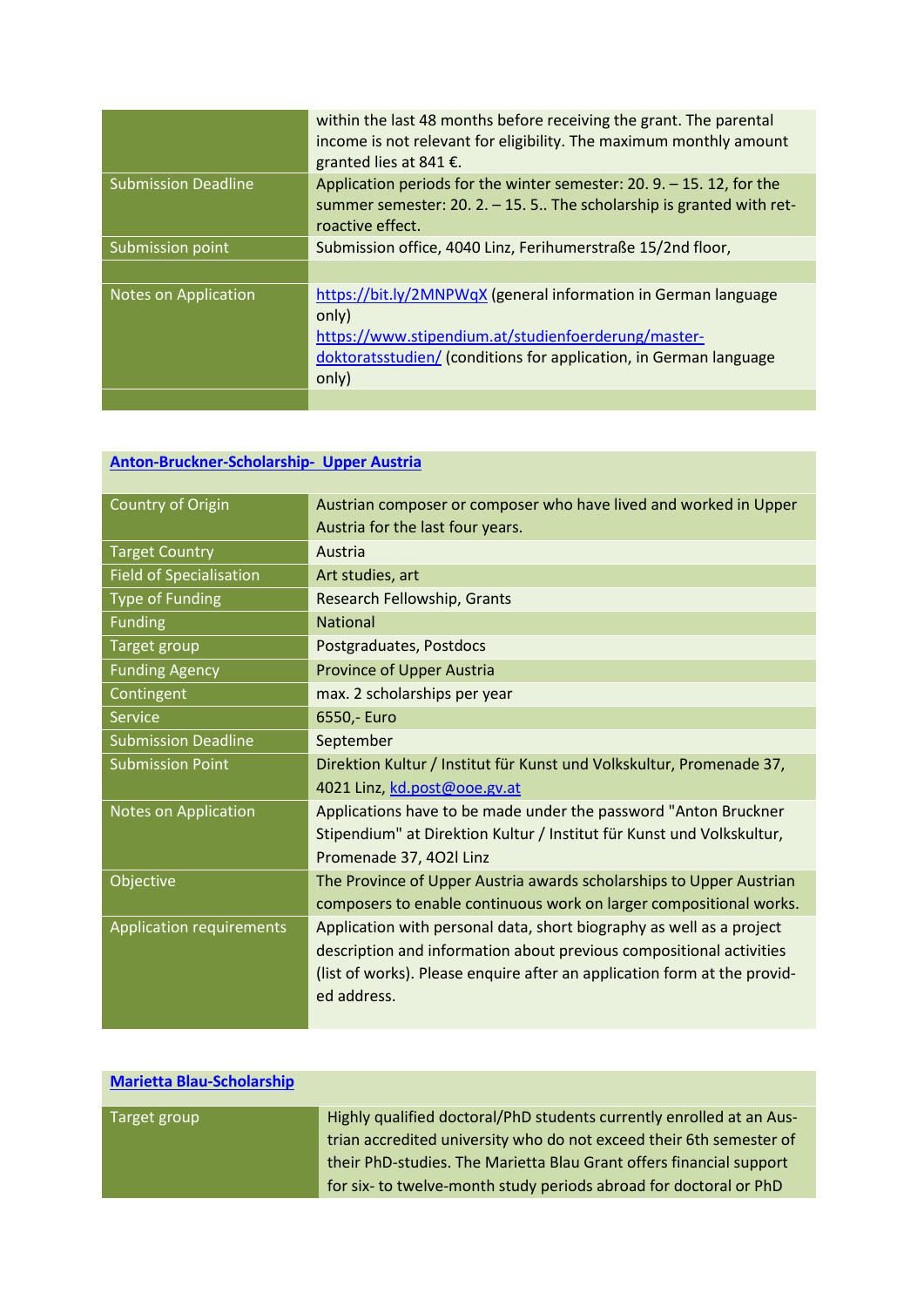|                            | students of Austrian universities. It serves to optimise their disserta- |
|----------------------------|--------------------------------------------------------------------------|
|                            | tions. Junior researchers are the main target group.                     |
| <b>Target Country</b>      | Abroad                                                                   |
| Objective                  | To optimise the doctoral thesis by way of a continuous and specific      |
|                            | long-term visit.                                                         |
|                            | To provide financial support for early stage research.                   |
|                            | To support young academics in the early years of their scientific ca-    |
|                            | reer. The professional and scientific career after finishing the pro-    |
|                            | gramme should be plausible. The grant is not intended to support         |
|                            | lifelong learning.                                                       |
| Type of Funding            | Research grant                                                           |
| <b>Duration</b>            | 6 to 12 months                                                           |
| <b>Submission Deadline</b> | Closing date for application: February $1st$ . September $1st$ .         |
| Age Limit                  | none                                                                     |
| Website                    | https://bit.ly/2AT31KX (with detailed information on the pro-            |
|                            | gramme)                                                                  |

| <b>ARGE Donauländer-Scholarship</b> |
|-------------------------------------|
|-------------------------------------|

| Country of Origin              | Austria; Bulgaria; Croatia; Czech Republic; Germany; Hungary;                                                                                                                                                                                                                                                                                                                                                                                                                                                                                      |
|--------------------------------|----------------------------------------------------------------------------------------------------------------------------------------------------------------------------------------------------------------------------------------------------------------------------------------------------------------------------------------------------------------------------------------------------------------------------------------------------------------------------------------------------------------------------------------------------|
|                                | Moldova Republic; Romania; Serbia; Slovakia; Ukraine; Ukraine                                                                                                                                                                                                                                                                                                                                                                                                                                                                                      |
| <b>Target Country</b>          | Austria; Bulgaria; Croatia; Czech Republic; Germany; Hungary;                                                                                                                                                                                                                                                                                                                                                                                                                                                                                      |
|                                | Moldova - Republic; Romania; Serbia; Slovakia; Ukraine; Ukraine                                                                                                                                                                                                                                                                                                                                                                                                                                                                                    |
| <b>Field of Specialisation</b> | Social sciences, humanities, arts                                                                                                                                                                                                                                                                                                                                                                                                                                                                                                                  |
| <b>Type of Funding</b>         | grants                                                                                                                                                                                                                                                                                                                                                                                                                                                                                                                                             |
| Target group                   | Undergraduates, Graduates, Postgraduates                                                                                                                                                                                                                                                                                                                                                                                                                                                                                                           |
| <b>Funding Agency</b>          | <b>Country Lower Austria</b>                                                                                                                                                                                                                                                                                                                                                                                                                                                                                                                       |
| <b>Duration</b>                | max. 6 months                                                                                                                                                                                                                                                                                                                                                                                                                                                                                                                                      |
| <b>Submission Deadline</b>     | 15 <sup>th</sup> of April, 15 <sup>th</sup> of September                                                                                                                                                                                                                                                                                                                                                                                                                                                                                           |
| submission point               | Amt der NÖ Landesregierung, Abteilung Kunst und Kultur                                                                                                                                                                                                                                                                                                                                                                                                                                                                                             |
|                                | Landhausplatz 1, A-3109 St. Pölten                                                                                                                                                                                                                                                                                                                                                                                                                                                                                                                 |
| <b>Notes on Application</b>    | The scholarship serves to promote stays abroad for the purpose<br>of education, training and further education in the fields of sci-<br>ence, art, culture and administration. It is applicable for individu-<br>als with their main residence in a state in which there are mem-<br>bers of the ARGE Donauländer to be found. The applicant needs<br>to be in research, art, cultural management or in the administra-<br>tive field and work in a particular area<br>which corresponds to the objectives and tasks of the ARGE Do-<br>nauländer. |
| age limit                      | generally not older than 35 years of age                                                                                                                                                                                                                                                                                                                                                                                                                                                                                                           |
| reference                      | according to budget appropriations                                                                                                                                                                                                                                                                                                                                                                                                                                                                                                                 |
| Website                        | https://bit.ly/2G0e3UH (PDF with detailed information in German<br>language)<br>http://www.noe.gv.at/noe/Kunst-Kultur/I-55 Mai 2018.pdf (ap-<br>plication form)                                                                                                                                                                                                                                                                                                                                                                                    |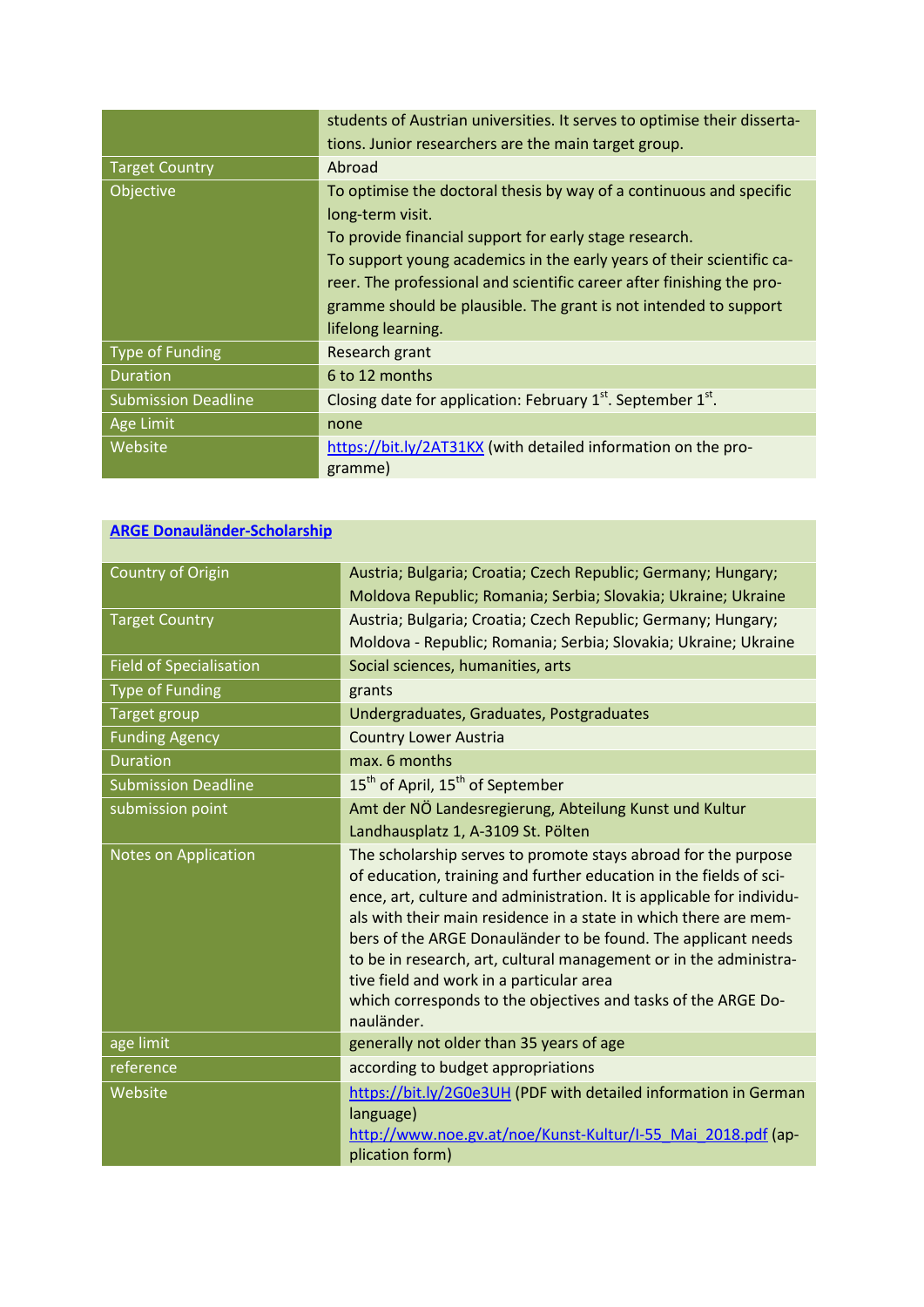## **[Emanuel & Sofie Fohn-Scholarship foundation](https://grants.at/en/?=MjI0NzlfMjM3MTVfMzQ=)**

| Country of Origin              | See notes on application                                           |
|--------------------------------|--------------------------------------------------------------------|
| <b>Target Country</b>          | Austria                                                            |
| <b>Field of Specialisation</b> | Visual arts, art history and other arts fields.                    |
| Type of Funding                | Research Fellowship, Grants                                        |
| Target group                   | <b>Undergraduates</b>                                              |
|                                | <b>Graduates</b>                                                   |
|                                | Postgraduates                                                      |
|                                | <b>PhD</b> students                                                |
| <b>Funding Agency</b>          | Emanuel und Sofie Fohn Stiftung, Singerstraße 17-19, 1011          |
|                                | Wien, Austria                                                      |
| <b>Submission Deadline</b>     | 15.3. (annually ?)                                                 |
| Notes on application           | Highly talented students and graduates (with the graduation da-    |
|                                | ting back no longer than 1 year) of universities, colleges and art |
|                                | academies; Austrian citizens; citizens of Südtirol with German as  |
|                                | their mother tongue.                                               |
| Websites                       | http://www.fohnstiftung.at/ausschreibung.pdf (information in       |
|                                | German language only)                                              |

### **[Netidee-Stipendium](https://grants.at/en/?=MjMyNDlfMjQ1MjdfNDg=)**

| Country of Origin              | Austria                                                            |
|--------------------------------|--------------------------------------------------------------------|
| <b>Target Country</b>          | Austria                                                            |
| <b>Field of Specialisation</b> | Humanities, Arts                                                   |
| <b>Type of Funding</b>         | Research Fellowships, Grants                                       |
| Target group                   | Graduates, Postgraduates, Doctoral Students, Postdocs              |
| <b>Funding Agency</b>          | Internet Foundation Austria netidee                                |
| <b>Submission Deadline</b>     | For information on and deadline of the 2019 call inscribe at       |
|                                | www.netidee.at: https://bit.ly/2FVCQZQ                             |
| Objective                      | Funding is provided for final master and doctoral theses. The top- |
|                                | ic needs to refer to a current topic regarding the world wide web  |
|                                | and has to be of scientific relevance. The scholarships are open   |
|                                | for students of all Austrian fields of study and are awarded for   |
|                                | one year.                                                          |
| Notes on application           | Students need to be inscribed at an Austrian university. Refer-    |
|                                | ences by their supervisors are required.                           |
| Website                        | https://www.netidee.at/einreichen/stipendium (information on       |
|                                | the $2018$ call)                                                   |

| Scholarships of the Raimund Pradler Private Foundation |         |
|--------------------------------------------------------|---------|
| Country of Origin                                      | Austria |
| Target Country                                         | Austria |
| Field of Specialisation                                | art     |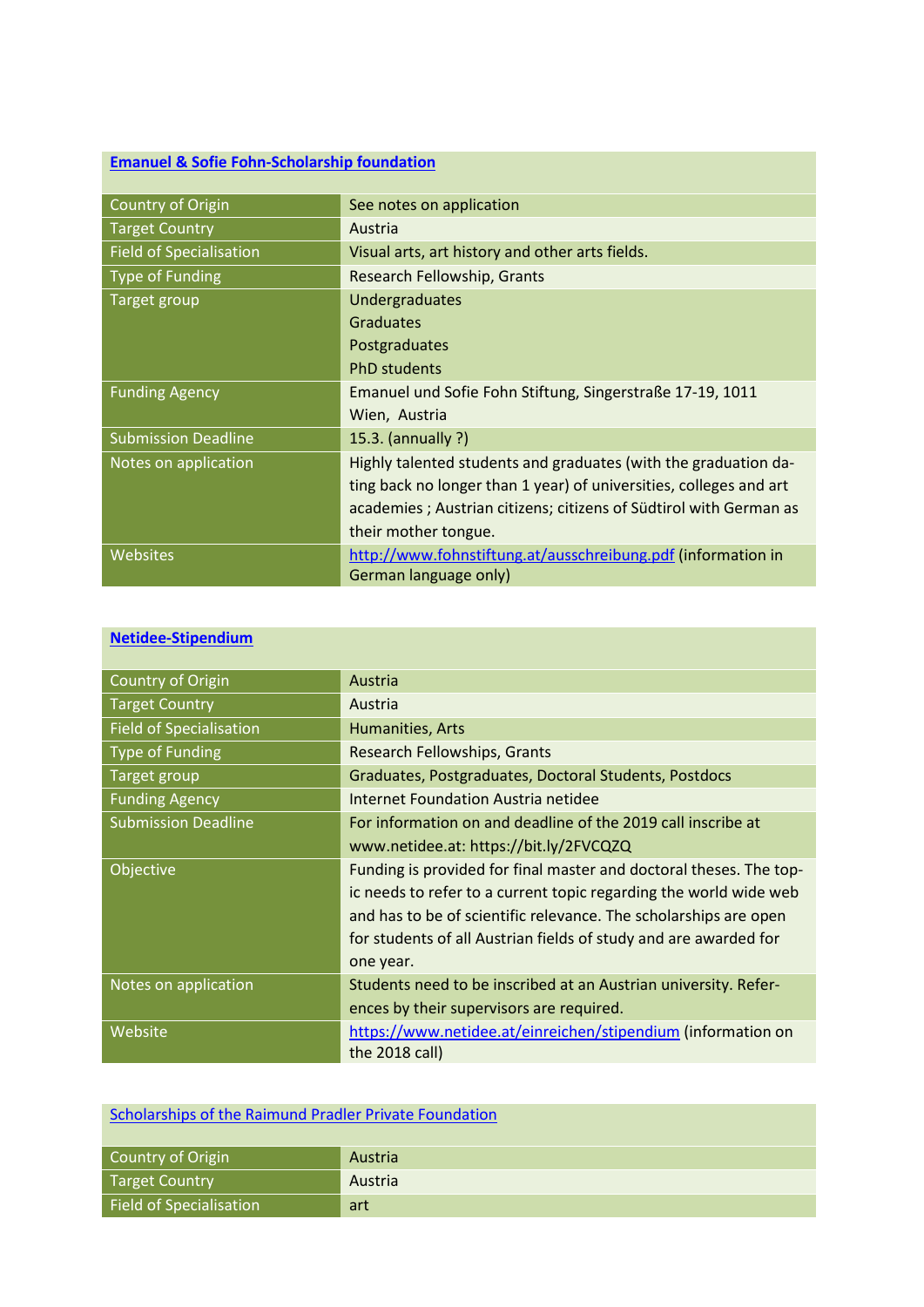| <b>Type of Funding</b>     | Semester and/or one-year scholarships, grants                   |
|----------------------------|-----------------------------------------------------------------|
| Target group               | Undergraduates; Graduates; Postgraduates                        |
| <b>Funding Agency</b>      | <b>Raimund Pradler Privatstiftung</b>                           |
| <b>Funding</b>             | The kind of support depends on each individual case. It ranges  |
|                            | from sponsored places in student dorms to regular scholarships. |
| <b>Submission Deadline</b> | June 2019                                                       |
| <b>Submission Point</b>    | Application needs to be sent by mail or via email to Dr. Thomas |
|                            | Tschernutter, Maurer Hauptplatz 7, 1230 Wien, Austria;          |
|                            | notar@tschernutter.co.at                                        |
| Objective                  | The main goal of the Raimund Pradler Private Foundation is to   |
|                            | support young people with low-income who would like to study    |
|                            | but aren't able to do so due to their financial situation.      |
| Website                    | www.pradler-privatstiftung.at (information in German language   |
|                            | only)                                                           |
|                            | www.pradler-privatstiftung.at/download/formular-                |
|                            | stipendiumsantrag.pdf (application form in German language)     |
|                            |                                                                 |

## DOC- Scholarship of the Austrian Academy of Sciences

| <b>Target Group</b>             | Application for a DOC Fellowship of the Austrian Academy of Sci-<br>ences is open to all young researchers in all areas of basic re-<br>search who<br>completed their Diploma or Master's degrees no more<br>$\bullet$<br>than two years prior to applying,<br>are writing their doctoral thesis at an Austrian university,<br>$\bullet$<br>and<br>fulfil the admission requirements for doctoral or PhD<br>$\bullet$<br>studies of the university in question. |
|---------------------------------|-----------------------------------------------------------------------------------------------------------------------------------------------------------------------------------------------------------------------------------------------------------------------------------------------------------------------------------------------------------------------------------------------------------------------------------------------------------------|
| <b>Submission Deadline</b>      | 15 January - 28 February 2019                                                                                                                                                                                                                                                                                                                                                                                                                                   |
| <b>Application Requirements</b> | Application is conditional on above-average qualifications on the<br>part of the applicant and the submission of an exposé of their<br>doctoral thesis, a positive reference by their doctoral supervisor<br>including proof of provision of all relevant resources for the pro-<br>ject's undertaking, and a brief description of the academic envi-<br>ronment in which the thesis is being written.                                                          |
| Duration of funding             | DOC Fellowships are awarded for 24, 30, or 36 months.<br>If childcare duties for at least one child under the age of 7 (e.g. as<br>a single parent) can be proven, the fellowship can be taken up as<br>a part-time fellowship. In this case, the fellowship's duration can<br>be lengthened by up to half the time granted.                                                                                                                                    |
| <b>Funding</b>                  | A DOC Fellowship is funded in the amount of 38,000 Euros per<br>annum.<br>This amount is a super gross sum and contains the legally re-<br>quired non-wage labour costs (including the employer's contribu-<br>tion), taxes and duties.<br>Additional travel expenses of up to 500 Euros per annum can be<br>applied for to fund active participation in scientific conferences or<br>research stays abroad.                                                    |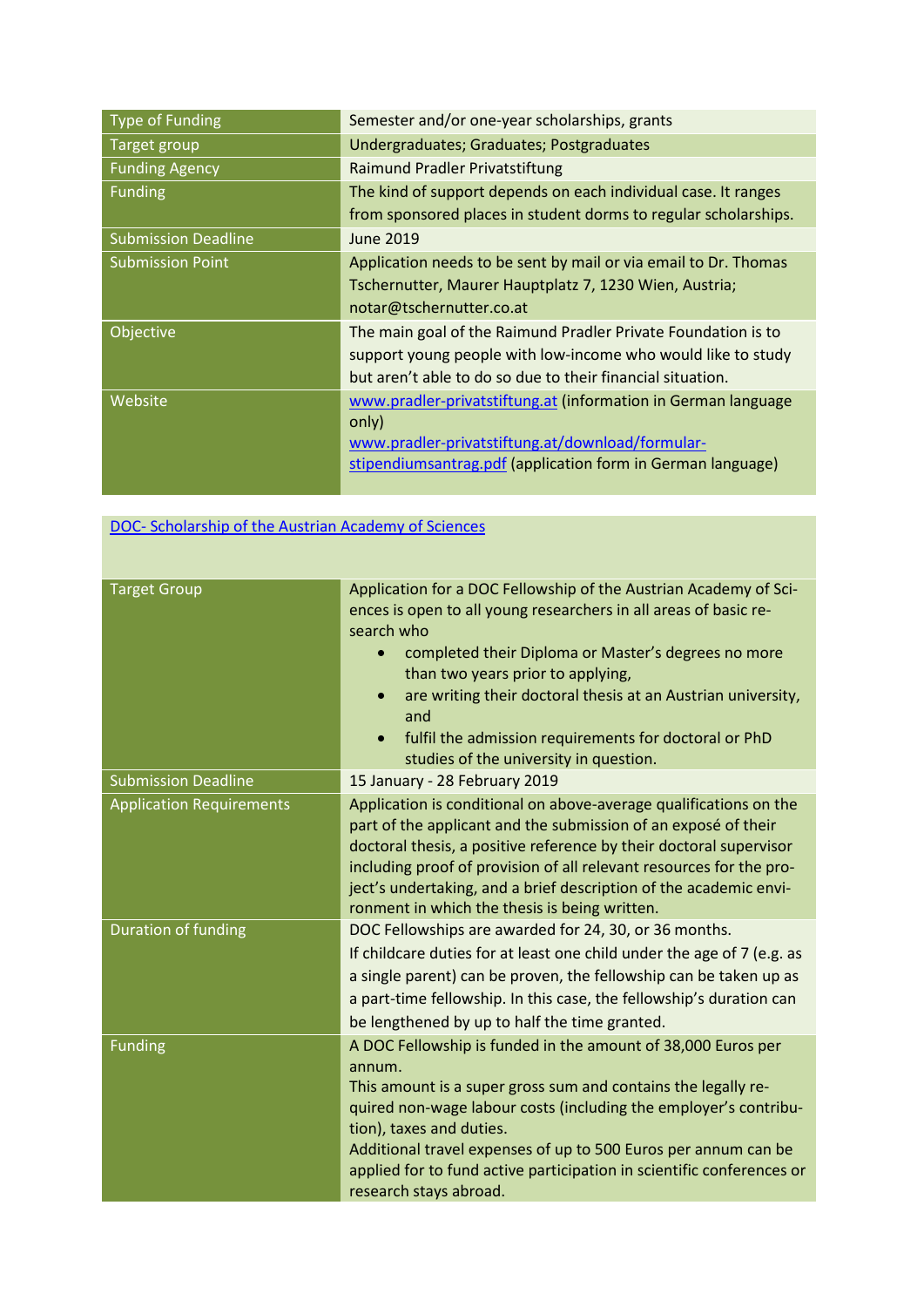|              | A subsidy of up to 1,900 Euros per annum is available for child-<br>care.                                                                                                                                                                                                                                                                                                                                                                                                                                                                                 |
|--------------|-----------------------------------------------------------------------------------------------------------------------------------------------------------------------------------------------------------------------------------------------------------------------------------------------------------------------------------------------------------------------------------------------------------------------------------------------------------------------------------------------------------------------------------------------------------|
| Payment      | The DOC Fellowships are paid in annual instalments directly to<br>the Fellows (if they are self-employed ("Neue Selbständige")) or<br>to the Austrian university or non-university institution at which<br>the Fellow is employed.<br>Employment within the framework of the Fellowship programme<br>is conditional on confirmation by the director of the institute that<br>a workspace will be provided in the event of a Fellowship being<br>awarded.<br>It is not possible to receive a Fellowship payment before actually<br>taking up the position. |
| <b>Notes</b> | Applicants are free to apply to other (scholarship-awarding) bod-<br>ies. However, such applications and information on their outcome<br>must be submitted in writing to the Department for Scholarships<br>and Prizes of the Austrian Academy of Sciences.                                                                                                                                                                                                                                                                                               |
| Website      | https://stipendien.oeaw.ac.at/en/stipendien/doc/doc-<br>information/                                                                                                                                                                                                                                                                                                                                                                                                                                                                                      |

| <b>DOC-Team Scholarship of the Austrian Academy of Science</b> |                                                                                                                                                                                                                                                                                                                                                                                                                                                                                                                                                                                                                                         |
|----------------------------------------------------------------|-----------------------------------------------------------------------------------------------------------------------------------------------------------------------------------------------------------------------------------------------------------------------------------------------------------------------------------------------------------------------------------------------------------------------------------------------------------------------------------------------------------------------------------------------------------------------------------------------------------------------------------------|
| <b>Target group</b>                                            | Application for a DOC-Team Scholarship of the Austrian Academy<br>of Sciences is open to young researchers from the fields of hu-<br>manities, social or cultural studies who<br>completed their diploma or master's degree programme<br>no more than four years prior to applying,<br>or have not yet reached the age of 30 (at the day of sub-<br>$\bullet$<br>mission deadline,<br>are writing their doctoral thesis at an Austrian university,<br>$\bullet$<br>and fulfil the admission requirements for doctoral or PhD<br>$\bullet$<br>studies of the university in question                                                      |
| <b>Special Prerequisite: Team</b><br><b>Work</b>               | Applications can only be submitted by groups of three to four<br>doctoral students from at least two different disciplines in the<br>humanities, social sciences or cultural sciences who are tackling a<br>research question that can only be solved across disciplines. The<br>additional involvement of doctoral students from the fields of<br>natural sciences, medicine or technical sciences is desirable.<br>Doctoral supervisors should come from different subject areas.<br>Cooperation partners from non-university research institutions,<br>cultural institutions or other research-oriented institutions are<br>desired. |
| Application requirement                                        | In addition to an above-average qualification of the applicants,<br>the group also needs to submit a joint research exposé, a joint<br>declaration of the dissertation supervisors with regard to the<br>research project of the whole group, and letters of agreement of                                                                                                                                                                                                                                                                                                                                                               |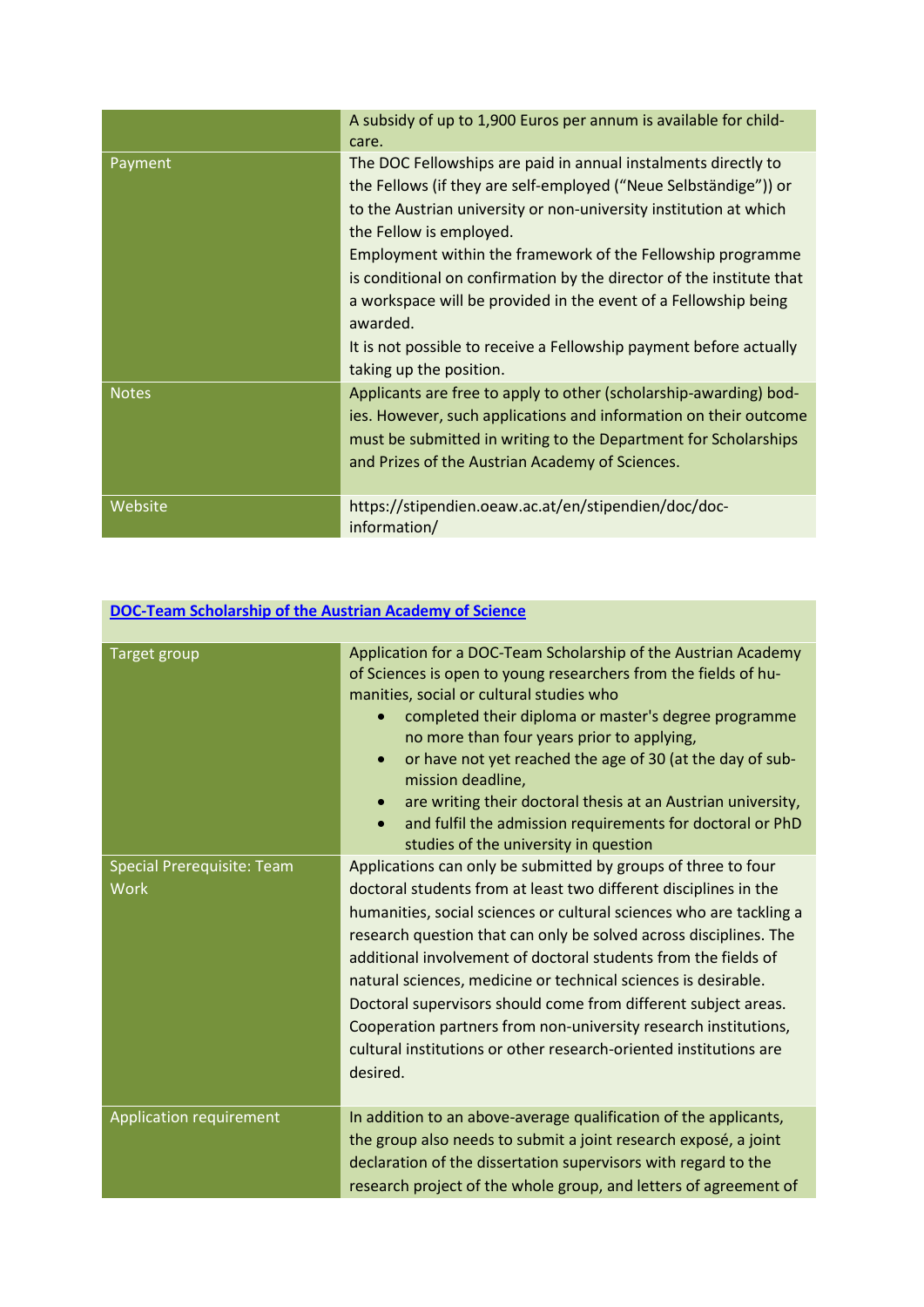|                          | the cooperation partners abroad.                                                                                                                                                                                                                                                                                                                                                                                                                                                                                                                                                                                                                                                                                                                                 |
|--------------------------|------------------------------------------------------------------------------------------------------------------------------------------------------------------------------------------------------------------------------------------------------------------------------------------------------------------------------------------------------------------------------------------------------------------------------------------------------------------------------------------------------------------------------------------------------------------------------------------------------------------------------------------------------------------------------------------------------------------------------------------------------------------|
| <b>Duration</b>          | DOC-team scholarships are awarded for a maximum of 36<br>months.                                                                                                                                                                                                                                                                                                                                                                                                                                                                                                                                                                                                                                                                                                 |
| <b>Amount of Funding</b> | The scholarship amounts to 38,000 euros (super gross) per per-<br>son per year. The financial support relates only to the doctoral<br>students in the group. An additional travel allowance for required<br>temporary stays abroad amounts to 5,000 euros per person and<br>funding period.<br>A subsidy of up to 1,900 Euros per annum is available for child-<br>care.<br>Subsidy for printing costs up to the amount of 2,000 Euros for a<br>joint publication of the results of the overall project can be made<br>available under certain conditions: The publisher has to have ac-<br>cepted the publication in their programme. The application for<br>funding has to be made at the latest within a period of 18 months<br>after the end of the project. |
| <b>Note</b>              | After half the funding period and upon termination of it the<br>groups must submit a joint work report. In addition, at half time<br>of the funding conference all teams of one cohort have to organ-<br>ise a conference at which first research results are presented and<br>the awarding committee is informed about the progress of the<br>work.                                                                                                                                                                                                                                                                                                                                                                                                             |
| Website                  | https://stipendien.oeaw.ac.at/en/stipendien/doc-team/doc-<br>team-informationen/ (in German language only)                                                                                                                                                                                                                                                                                                                                                                                                                                                                                                                                                                                                                                                       |

| <b>Field of Specialisation</b> | Artistic Research (includes all areas of arts practice)                                                                                                                                                                                                                                                                                                                                                                        |
|--------------------------------|--------------------------------------------------------------------------------------------------------------------------------------------------------------------------------------------------------------------------------------------------------------------------------------------------------------------------------------------------------------------------------------------------------------------------------|
| <b>Target Country</b>          | Country of Origin: principle of territoriality (min. 3 years of life in Aus-<br>tria within the last I-0 years)                                                                                                                                                                                                                                                                                                                |
| Target group                   | Any person engaged in arts-based research who has the necessary<br>qualifications                                                                                                                                                                                                                                                                                                                                              |
| Objective                      | Support high quality and innovative arts-based research in<br>$\bullet$<br>which artistic practice is integral to the inquiry.<br>Increase research capacity, quality and international standing<br>$\bullet$<br>of arts-based researcher in Austria.<br>Increase both public awareness and awareness within the aca-<br>$\bullet$<br>demic and the arts communities of arts-based research and its<br>potential applications. |
| Requirements                   | Artistic/academic quality and standing<br>$\bullet$<br>sufficient free capacity<br>required infrastructure (connection to an appropriate universi-<br>$\bullet$<br>ty or non-university institution in Austria, so that the neces-<br>sary documentation, support and quality of the results are en-                                                                                                                           |

#### **[Programme for the Development of the Arts](https://www.fwf.ac.at/en/research-funding/fwf-programmes/peek/) (PEEK)**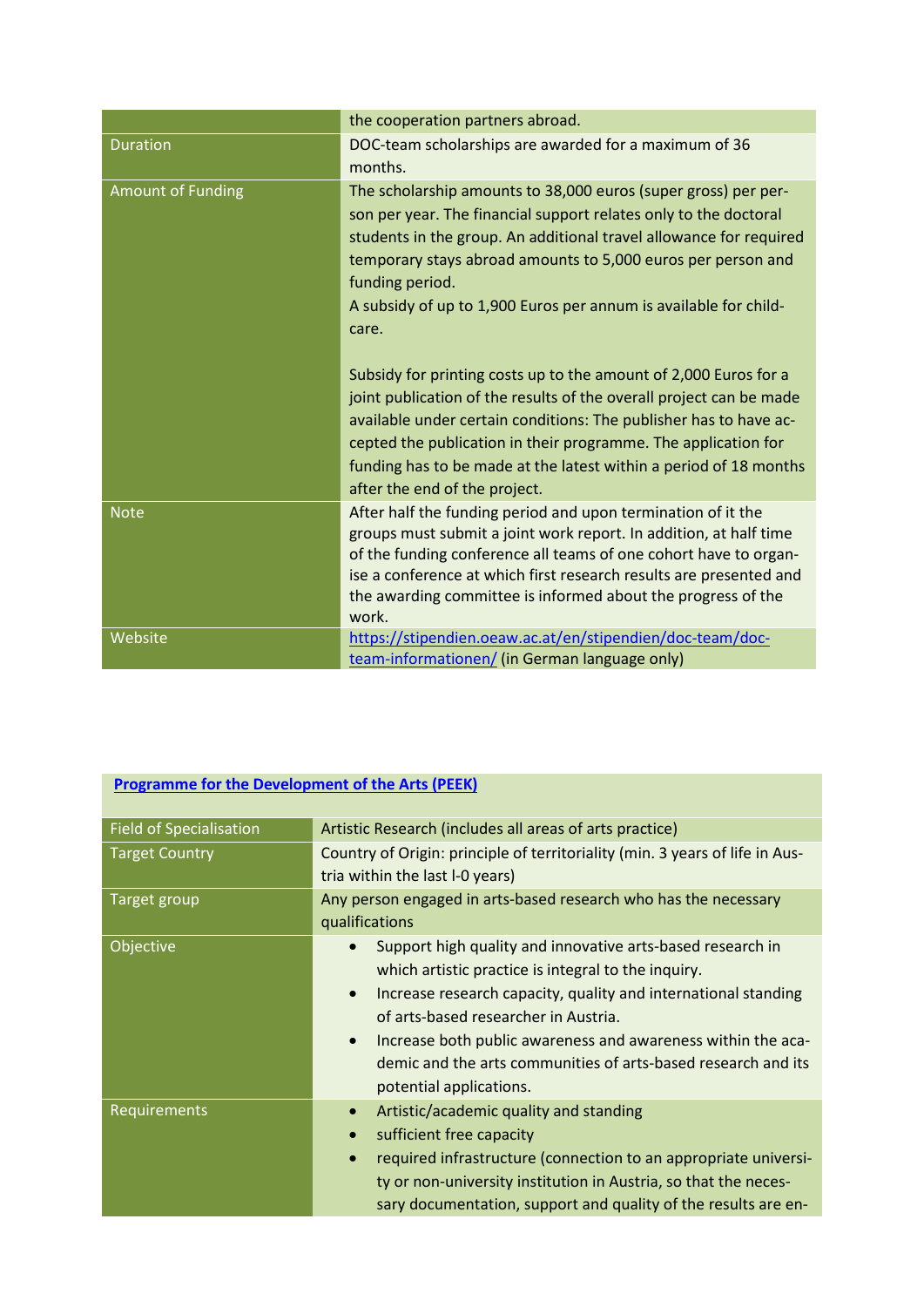|                            | sured)                                                                 |
|----------------------------|------------------------------------------------------------------------|
| <b>Submission Deadline</b> | One call a year in spring                                              |
|                            | Please refer to the FWF-website for the current application opening.   |
| <b>Submission Point</b>    | https://www.fwf.ac.at/de/forschungsfoerderung/antragstellung/peek/     |
| <b>Funding Agency</b>      | <b>FWF Austrian Science Fund</b>                                       |
| <b>Duration</b>            | To a maximum of 48 months                                              |
| <b>Funding</b>             | Varies depending on the project, but max. $400,000 \in$ (incl. general |
|                            | project costs)                                                         |
| <b>Note</b>                | The programme is highly competitive                                    |
| Website                    | https://www.fwf.ac.at/en/research-funding/fwf-programmes/peek/         |

| <b>Else Richter PEEK</b>       |                                                                                                                                                                                                                                                                                                                                           |
|--------------------------------|-------------------------------------------------------------------------------------------------------------------------------------------------------------------------------------------------------------------------------------------------------------------------------------------------------------------------------------------|
| <b>Field of Specialisation</b> | Arts based research                                                                                                                                                                                                                                                                                                                       |
| Target group                   | Highly qualified female arts-based researchers, who strive for a<br>university career.                                                                                                                                                                                                                                                    |
| Objective                      | • to support the academic career of highly qualified female arts-<br>based researchers and to enhance their university career<br>• after completion of the program a level of qualification should<br>be accomplished which enables participants to apply for a local or<br>abroad professorship. ("Habilitation" or equal qualification) |
| Requirements                   | • a minimum of 2 years of arts-based research experience in Aus-<br>tria or abroad<br>• international arts-based research publications<br>• preparatory work related to the proposed research project<br>• no age limit<br>• different to the application for an Elise Richter-position a com-<br>pleted PhD is not a requirement         |
| <b>Duration</b>                | 12 to 48 months                                                                                                                                                                                                                                                                                                                           |
| <b>Funding</b>                 | Personnel costs of €72,630.00 per year, project-specific costs up<br>to €15,000.00 per year                                                                                                                                                                                                                                               |
| Deadline for application       | One call a year in spring<br>Please refer to the FWF-website for the current application open-<br>ing.                                                                                                                                                                                                                                    |
| Submission point               | Through the electronic application portal of the FWF (elane)                                                                                                                                                                                                                                                                              |
| Website                        | https://www.fwf.ac.at/en/research-funding/fwf-<br>programmes/richter-programme-incl-richter-peek/richter-peek/                                                                                                                                                                                                                            |

## [Scholarships for the Promotion of the Arts by the City of](https://www.linz.at/english/culture/6013.asp) Linz

| The City of Linz invites applications for scholarships to pro- |
|----------------------------------------------------------------|
| mote the development of non-established artists and cultural   |
| practitioners. Scholarships are awarded in the following five  |
| categories:                                                    |
| -Architecture and urban design                                 |
|                                                                |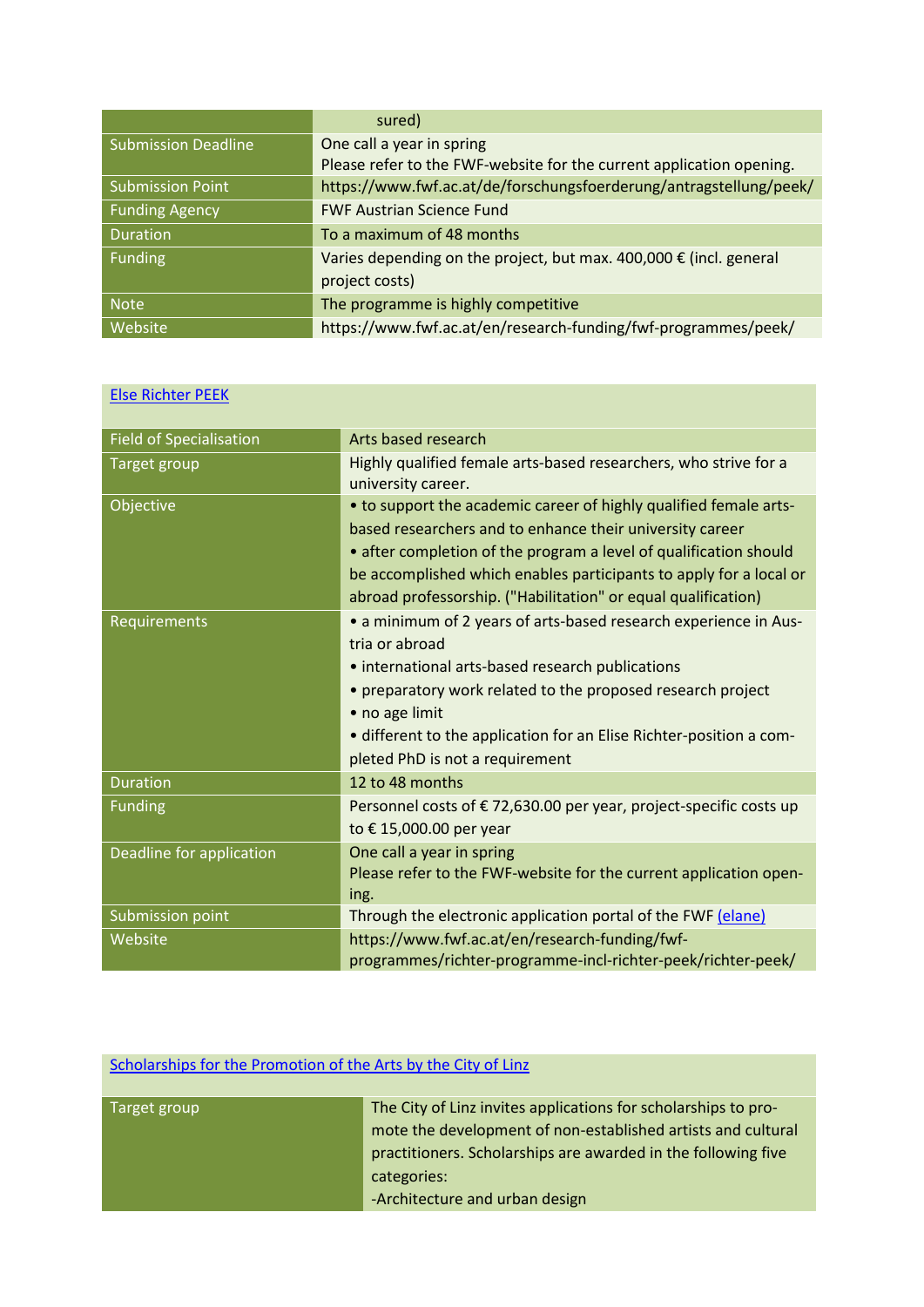|                      | -Fine Arts and Interdisciplinary Art Forms<br>-Literature and cultural journalism<br>-Media, product and communication design<br>-Music and performing arts                        |
|----------------------|------------------------------------------------------------------------------------------------------------------------------------------------------------------------------------|
| <b>Funding</b>       | Each category is endowed with 2,500 euros and the competi-<br>tion will be held annually from 2017 to 2019. The art apprecia-<br>tion prize will be awarded in 2020.               |
| <b>Contact Point</b> | <b>Kultur und Bildung</b><br>Abteilung Linz Kultur Projekte<br>Pfarrgasse 7/4<br>4041 Linz, Austria<br>Tel: +43 732 7070 0<br>Fax: +43 732 7070 1955<br>E-Mail: lkp.kb@mag.linz.at |
| Website              | https://www.linz.at/english/culture/6013.asp                                                                                                                                       |

## **PUBLICATIONS**

## **[Stand Alone Publications](https://www.fwf.ac.at/en/research-funding/fwf-programmes/stand-alone-publications/) FWF**

| <b>Target group</b> | Scientists of all disciplines                                                                                                                                                                                                                                                                                                                                                                                                                                                                                                        |
|---------------------|--------------------------------------------------------------------------------------------------------------------------------------------------------------------------------------------------------------------------------------------------------------------------------------------------------------------------------------------------------------------------------------------------------------------------------------------------------------------------------------------------------------------------------------|
| Objective           | Promotion of stand-alone publications in order to make them<br>available to a broader public. In addition to conventional pub-<br>lication forms (e.g. monographs, collections), the FWF also<br>supports new formats such as apps, wiki-based publications,<br>annotated scientific databases, web-based publications en-<br>riched with various media (e.g. audio, video, animation), etc.                                                                                                                                         |
| <b>Requirements</b> | Presentation of results of basic scientific research of interna-<br>tional relevance                                                                                                                                                                                                                                                                                                                                                                                                                                                 |
| <b>Funding</b>      | Innovative publication formats: a lump-sum grant of up to<br>EUR 50,000.00 as a subsidy for production costs including for-<br>eign-language editing or translation and open access publica-<br>tion<br><b>Conventional publication formats</b> such as monographs and<br>anthologies need to be applied for in modules<br>• Modul 1: Basis: The FWF provides a lump-sum grant of up to<br>EUR 10,000.00 for production costs, for simultaneous open<br>access publication and for the editing in the mother tongue of<br>the author |
|                     | Modul 2 and Modul 3 can be applied for if needed:<br>· Modul_2: Fremdsprachenlektorat_Übersetzung: instead of<br>the editing in the mother tongue the FWF provides a lump-<br>sum grant of up to EUR 8,000.00 for foreign-language editing<br>or of up to 4,000.00 for translation.<br>• Modul 3: Zusatzkosten: the FWF provides a lump-sum grant<br>of up to EUR 4,000.00 for additional costs due to, e.g., a higher<br>number of pages or an increase in expenses for layout and                                                  |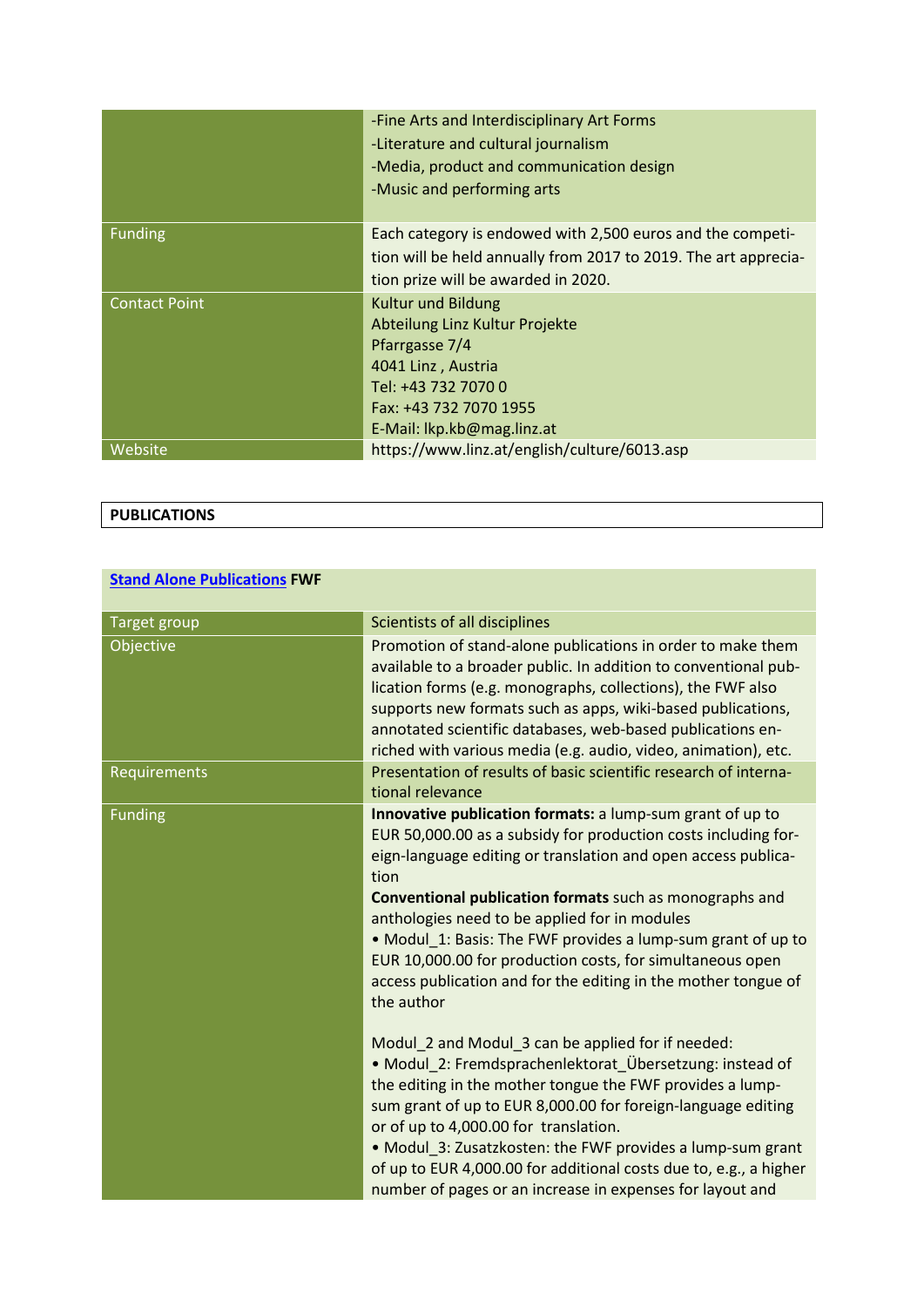|                            | image rights. Surcharges have to be proven by a cost calcula-<br>tion.                         |
|----------------------------|------------------------------------------------------------------------------------------------|
| <b>Submission Deadline</b> | Applications are accepted continuously, no application dead-<br>line                           |
| Processing time            | Approx. 4-6 months (or 2 months for applications involving<br><b>FWF-certified publishers)</b> |
| Contact                    | Doris Haslinger, Sabina Abdel-Kader                                                            |
| Website                    | https://www.fwf.ac.at/en/research-funding/fwf-<br>programmes/stand-alone-publications/         |

## **[Subsidies for Printing Costs of the Austrian Research Society \(OEFG\)](https://grants.at/en/?=MTc4MjFfMTg4NjZfMzc=)**

| Country of Origin              | Austria                                                                                                                                                                                                                                                                                                                                                                                                                                                                                                                                                                   |
|--------------------------------|---------------------------------------------------------------------------------------------------------------------------------------------------------------------------------------------------------------------------------------------------------------------------------------------------------------------------------------------------------------------------------------------------------------------------------------------------------------------------------------------------------------------------------------------------------------------------|
| <b>Target Country</b>          | Austria                                                                                                                                                                                                                                                                                                                                                                                                                                                                                                                                                                   |
| <b>Field of Specialisation</b> | Humanities, Arts                                                                                                                                                                                                                                                                                                                                                                                                                                                                                                                                                          |
| <b>Type of Funding</b>         | Subsidies, allowances                                                                                                                                                                                                                                                                                                                                                                                                                                                                                                                                                     |
| <b>Funding</b>                 | <b>National</b>                                                                                                                                                                                                                                                                                                                                                                                                                                                                                                                                                           |
| <b>Target group</b>            | Postgraduates, Postdocs, Researchers                                                                                                                                                                                                                                                                                                                                                                                                                                                                                                                                      |
| <b>Funding Agency</b>          | Österreichische Forschungsgemeinschaft (Austrian Research<br>Association)                                                                                                                                                                                                                                                                                                                                                                                                                                                                                                 |
| <b>Submission Deadline</b>     | anytime                                                                                                                                                                                                                                                                                                                                                                                                                                                                                                                                                                   |
| submission point               | Österreichische Forschungsgemeinschaft: Berggasse 25/1,<br>1092 Vienna, phone 043 1 319 5770711, contact person: Car-<br>oline Hecht, Mag.                                                                                                                                                                                                                                                                                                                                                                                                                                |
| clues                          | The subsidy promotes the printing of original research results<br>(single projects) with a clear thematic focus within all areas of<br>scientific research. Applications of Austrian citizens, of people<br>who exert their scientific activities predominantly in Austria<br>and with respect to projects pertaining to Austria are eligible<br>for the subsidy. Furthermore, these applications are eligible for<br>the subsidy unless the projects have been submitted for the<br>subsidy for printing costs which is granted by the Austrian Sci-<br>ence Fund (FWF). |
| Website                        | http://www.oefg.at/de/foerderungen/druckkostenzuschuesse/                                                                                                                                                                                                                                                                                                                                                                                                                                                                                                                 |

| <b>Talent incentives - Upper Austria</b> |                                                              |
|------------------------------------------|--------------------------------------------------------------|
| Country of Origin                        | Austria                                                      |
| <b>Target Country</b>                    | Austria                                                      |
| <b>Field of Specialisation</b>           | Humanities, Arts and others                                  |
| Type of Funding                          | Awards, prizes                                               |
| funding                                  | national                                                     |
| Target group                             | Undergraduates; graduates; postgraduates; doctoral students; |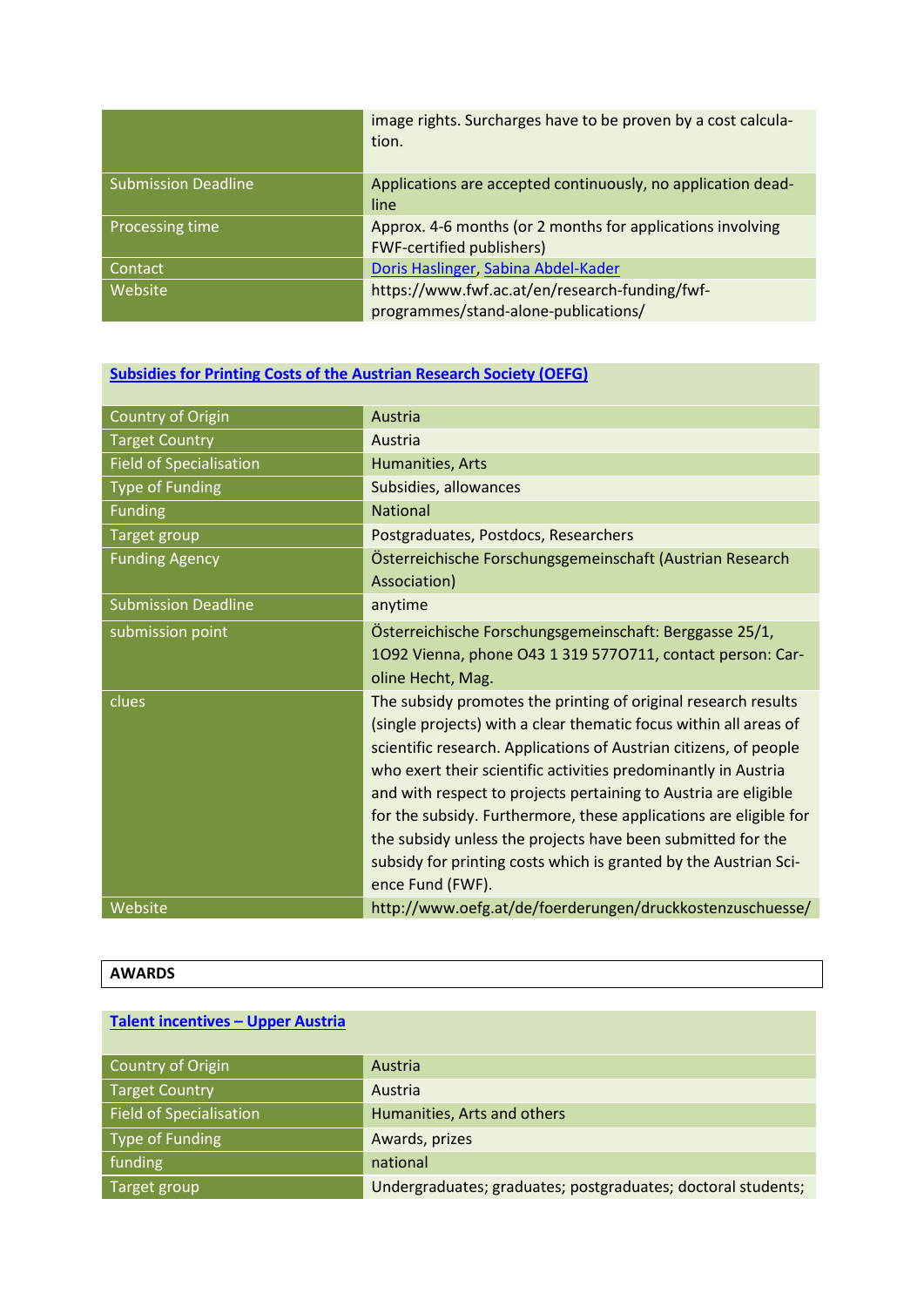|                            | postdocs; researchers                                          |
|----------------------------|----------------------------------------------------------------|
| <b>Funding Agency</b>      | Province of Upper Austria (Oberösterreich)                     |
| Contingent                 | Up to 15 awards                                                |
| <b>Funding Sum</b>         | The talent promotion bonuses are endowed with EUR 5,400        |
|                            | each.                                                          |
| <b>Submission Deadline</b> | Please refer to website for current information                |
| Submission point           | Office of Upper Austria. Provincial Government, Directorate of |
|                            | Culture, Promenade 37, 4020 Linz, kd.post@ooe.gv.at            |
| Website                    | https://grants.at/en/?=MjI3OTFfMjQwNTJfNjg=                    |

| <b>REGIONAL COMPETITIONS</b> |
|------------------------------|
|------------------------------|

### **[StreicherPLUS-Competition](https://www.bruckneruni.at/de/studium/stipendien-und-wettbewerbe/wettbewerbe/)**

| Chamber music | Competition of the String Institute of the ABPU                                   |
|---------------|-----------------------------------------------------------------------------------|
| Frequency     | every two years. Next competition: 2020                                           |
| Prize money   | 1. prize: 2500 €/ 2. prize 1500 €/ 3. prize 1000 €                                |
| Coordination  | Albert Fischer                                                                    |
| Website       | https://www.bruckneruni.at/de/studium/stipendien-und-<br>wettbewerbe/wettbewerbe/ |

| <b>Operetta Competition of the Music Theatre Studio of the ABPU</b> |                                                       |
|---------------------------------------------------------------------|-------------------------------------------------------|
| Internal competition of the ABPU                                    | Music theatre studio of the ABPU                      |
| Prize money                                                         | 6000,- Euro                                           |
| Frequency                                                           | every 2 years                                         |
| Coordination                                                        | Thomas Kerbl, Robert Holzer                           |
| Website                                                             | https://www.bruckneruni.at/de/studium/stipendien-und- |
|                                                                     | wettbewerbe/wettbewerbe/                              |

### **[Nibelungen-Award](https://www.bruckneruni.at/de/studium/stipendien-und-wettbewerbe/wettbewerbe/)**

| <b>Instrumental Faculties</b> |                                                                |
|-------------------------------|----------------------------------------------------------------|
| Award                         | 6000,- for the main prize                                      |
| Frequency                     | Annually                                                       |
| <b>Note</b>                   | The prize is awarded annually for a different instrument cate- |
|                               | gory by the Nibelungen Lions Club.                             |
| Website                       | https://www.bruckneruni.at/de/studium/stipendien-und-          |
|                               | wettbewerbe/wettbewerbe/                                       |

| <b>Lions Music Award</b> |  |
|--------------------------|--|
| Instrumental Faculties   |  |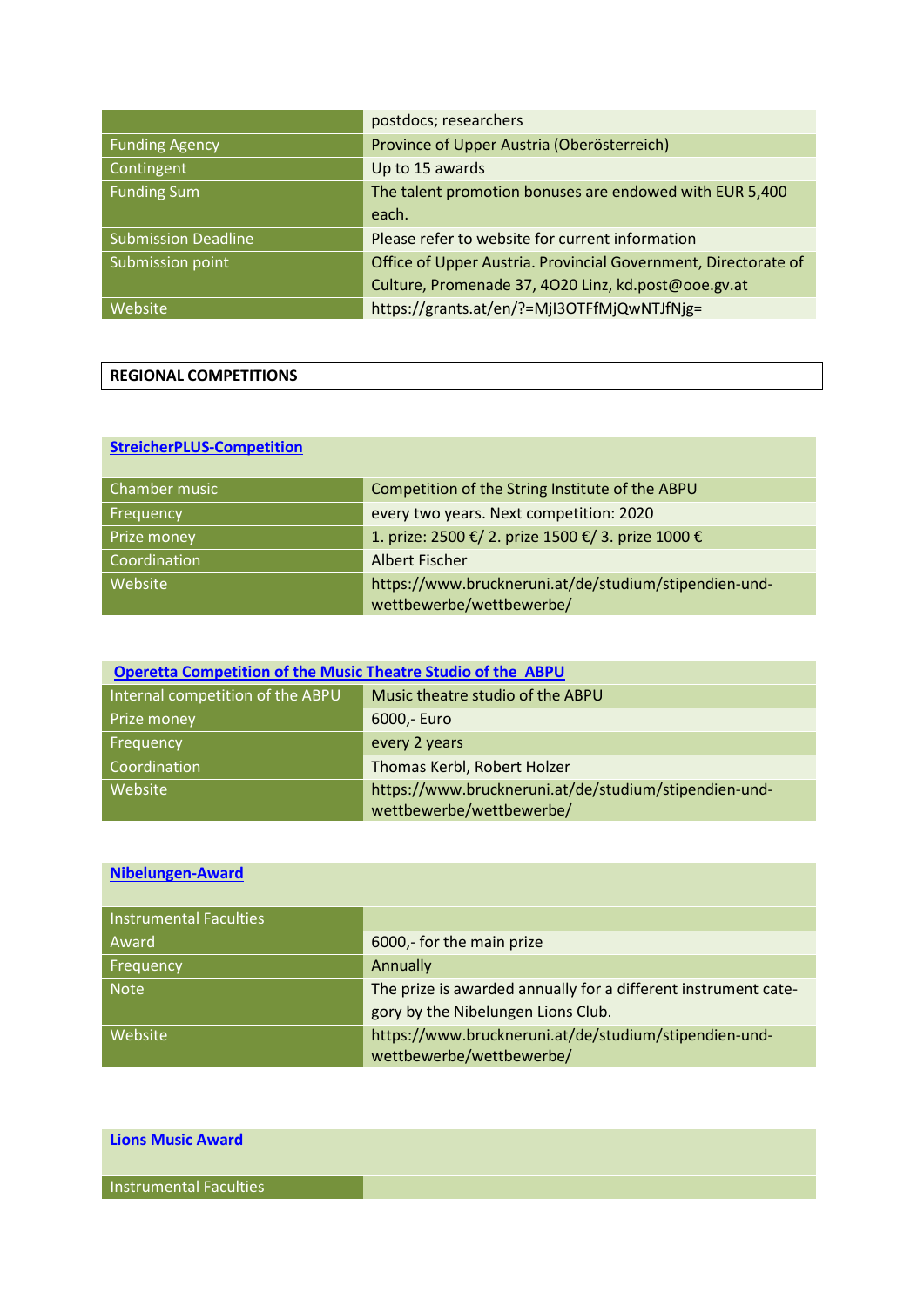| Award          | 1500,- for the main prize                                                                                                          |
|----------------|------------------------------------------------------------------------------------------------------------------------------------|
| Prerequisites  | Audition                                                                                                                           |
| Target Country | Austria                                                                                                                            |
| Frequency      | Annually                                                                                                                           |
| <b>Note</b>    | The Lions Music Prize is awarded annually by the Lions Multi-<br>district 114 Austria. Yearly for a different instrument category. |
|                |                                                                                                                                    |

#### **INTERNATIONAL COMPETITIONS**

| <b>Blue Danube International Opera Conducting Competition</b>                              |  |
|--------------------------------------------------------------------------------------------|--|
| Franz Schubert und die Musik der Moderne - Internationaler Kammermusik-Wettbewerb - Inter- |  |
| nationaler Kompositionswettbewerb                                                          |  |
| <b>Gustav Mahler Kompositionspreis der Stadt Klagenfurt</b>                                |  |
| <b>Anton-Bruckner Chorwettbewerb</b>                                                       |  |
| <b>Internationaler Beethoven Klavierwettbewerb</b>                                         |  |
| <b>Internationaler Chorwettbewerb - Schloss Porcia</b>                                     |  |
| <b>Internationaler Chorwettbewerb Bad Ischl</b>                                            |  |
| <b>Internationaler Franz-Schubert-Chorwettbewerb</b>                                       |  |
| Internationaler Fritz Kreisler Wettbewerb für Violine                                      |  |
| <b>Internationaler Gesangswettbewerb Feruccio Tagliavini</b>                               |  |
| <b>Internationaler Hans Gabor Belvedere Gesangswettbewerb</b>                              |  |
| <b>Internationaler Johann Heinrich Schmelzer Wettbewerb</b>                                |  |
| <b>Internationaler Johannes Brahms Wettbewerb</b>                                          |  |
| <b>Internationaler Mozartwettbewerb</b>                                                    |  |
| <b>Internationaler Wettbewerb - Forum Gitarre Wien</b>                                     |  |

### **FELLOWSHIPS / INTERNSHIPS / SUMMERSCHOOLS / MISCELLANEOUS**

| <b>EURAXESS - Researchers in Austria</b> |                                                              |
|------------------------------------------|--------------------------------------------------------------|
| Country of Origin                        | All                                                          |
| <b>Target Country</b>                    | Europe and abroad                                            |
| <b>Field of Specialisation</b>           | All                                                          |
| Type of Funding                          | Database for jobs, mobility, grants in Europe and worldwide  |
| <b>Funding</b>                           | Depends on the programme                                     |
| <b>Target Group</b>                      | Postgraduates, PhD students, postdocs, scholars              |
| <b>Note</b>                              | EURAXESS Jobs is a Europe-wide database of job and fellow-   |
|                                          | ship offers for researchers at doctoral level and above. Re- |
|                                          | searchers also have the opportunity to post their CV here:   |
|                                          | www.euraxess.at - EURAXESS Austria informs and advises mo-   |
|                                          | bile researchers and supports them during research stays in  |
|                                          | Austria.                                                     |
| Website                                  | https://www.euraxess.at/austria/research-austria             |

# **EURAXESS - [Researchers in Motion: Job-](https://euraxess.ec.europa.eu/) und Fellowshipdatenbank**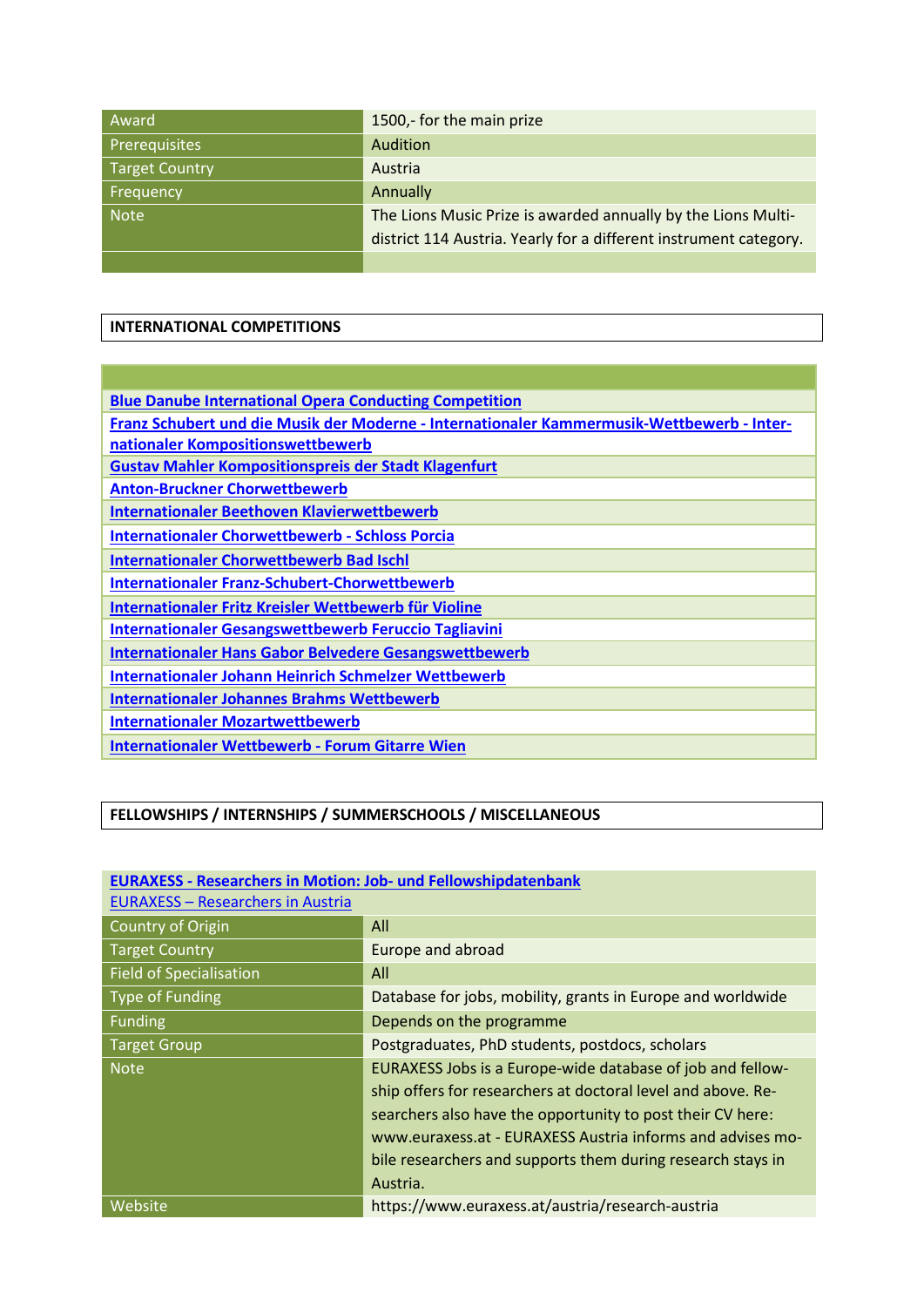# Globalplacement - [a free internship programme service for students](http://globalplacement.com/de)

| Country of Origin              | All                                                               |
|--------------------------------|-------------------------------------------------------------------|
| <b>Target Country</b>          | All                                                               |
| <b>Field of Specialisation</b> | Open to all areas                                                 |
| <b>Type of Funding</b>         | Internships                                                       |
| Target group                   | Undergraduates, graduates, postgraduates, doctoral students       |
| <b>Funding Agency</b>          | European Union through the Leonardo da Vinci programme            |
| <b>Duration</b>                | Internship periods vary from one to twelve months.                |
| service                        | Internships are both paid and unpaid                              |
| notice                         | www.globalplacement.com is offering thousands of students         |
|                                | the opportunity to easily find internships o in any field of edu- |
|                                | cation                                                            |
|                                |                                                                   |

## **PRO SCIENTIA - [Austrian Student Promotion Agency](https://www.proscientia.at/)**

| Country of Origin          | Austria                                                                                                                                                                                                                                                                                                                                                                                                                                                                                                                                |
|----------------------------|----------------------------------------------------------------------------------------------------------------------------------------------------------------------------------------------------------------------------------------------------------------------------------------------------------------------------------------------------------------------------------------------------------------------------------------------------------------------------------------------------------------------------------------|
| <b>Target Country</b>      | Austria                                                                                                                                                                                                                                                                                                                                                                                                                                                                                                                                |
| sponsorship                | grants                                                                                                                                                                                                                                                                                                                                                                                                                                                                                                                                 |
| <b>Funding Agency</b>      | <b>Austrian Student Promotion Agency PRO SCIENTIA</b>                                                                                                                                                                                                                                                                                                                                                                                                                                                                                  |
| Target group               | Graduates, Postgraduates, Doctoral Students                                                                                                                                                                                                                                                                                                                                                                                                                                                                                            |
| <b>Duration</b>            | one year                                                                                                                                                                                                                                                                                                                                                                                                                                                                                                                               |
| <b>Objectives</b>          | Support on three levels:<br>Offers regular meetings and a forum for interdiscipli-<br>nary exchange and networking at the specific universi-<br>ty locations.<br>Annual Interdisciplinary Summer Academy as a meet-<br>$\bullet$<br>ing point for funding recipients from all over Austria<br>with a programme of lectures by renowned scholars,<br>workshops and working groups.<br>Annual scholarship ("Bücher- und Bildungsgeld") of at<br>$\bullet$<br>least EUR 500 for books, advanced training courses or<br>cultural expenses. |
| <b>Submission Deadline</b> | to inquire                                                                                                                                                                                                                                                                                                                                                                                                                                                                                                                             |
| submission point           | Austrian Student Promotion Agency, PRO SCIENTIA. Otto<br>Mauer Centre, Währinger Strasse 2-4, 1090 Vienna, of-<br>fice@proscientia.at                                                                                                                                                                                                                                                                                                                                                                                                  |
| Application requirements:  | Applicants need to be above-average successful in their aca-<br>demic career, have a bachelor's degree (or at least 5 semes-<br>ters of studies), need to be younger than 30 years (deadline 30<br>November), and show the ambitions and willingness to deal in<br>depth with scholarly and artistic topics, and deal with interdis-<br>ciplinary and ideological questions. Inscription at an Austrian                                                                                                                                |